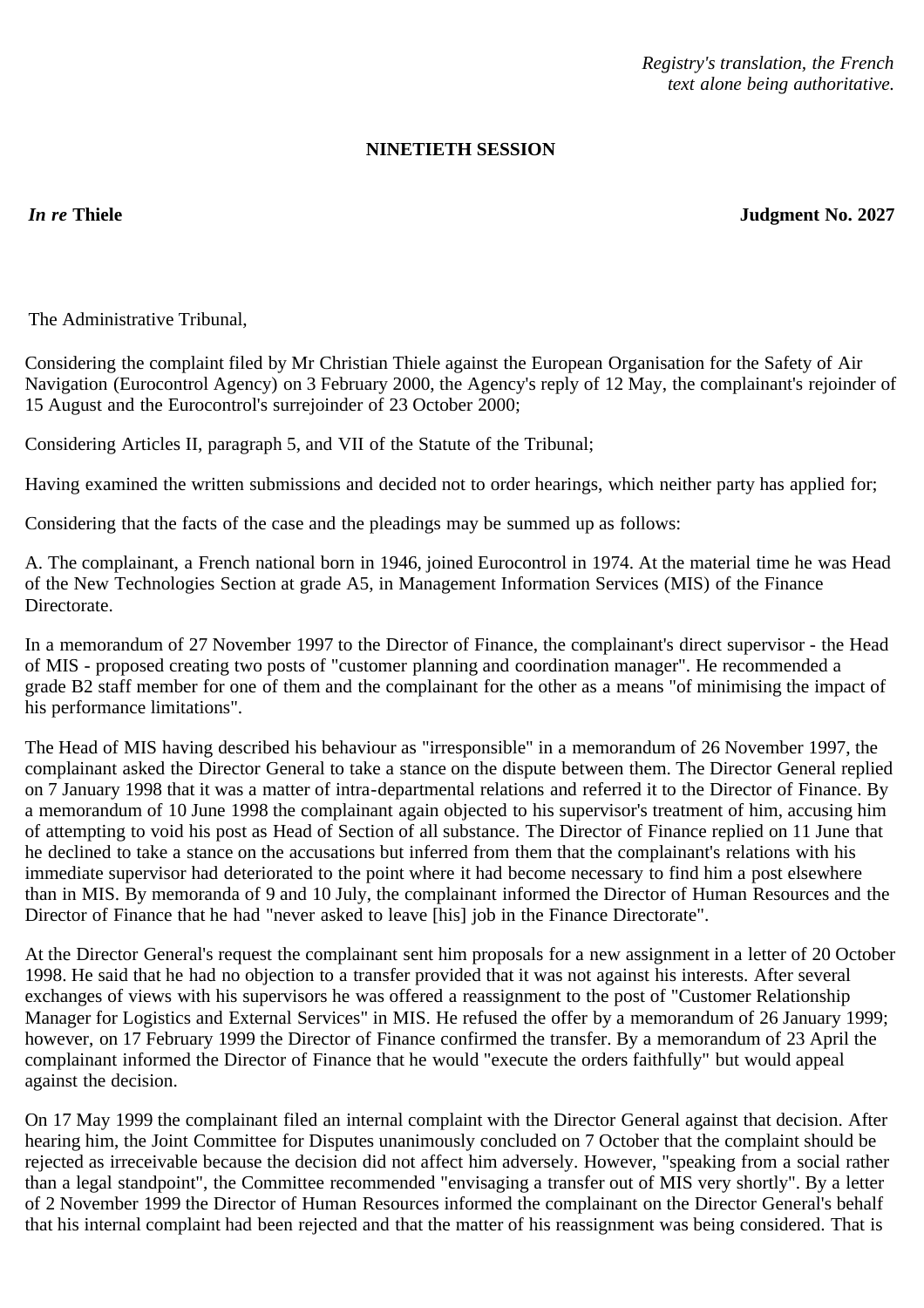the impugned decision.

By a decision of 24 January 2000 the complainant was transferred as from 1 February to the post of "Projects and Services Coordinator" in the Central Route Charges Office. This post is not in the Finance Directorate. By a memorandum of 31 January he accepted that decision, albeit with a number of reservations.

B. The complainant submits that the dispute was prompted by the decision of 17 February 1999 to transfer him which affected him adversely because it implied a change of duties and assigned him to a post which did not match his grade. Consequently, it was not properly substantiated, as the case law requires. In his submission, the Agency should first have conducted an inquiry, since he and his immediate supervisor were at odds. He criticises the Director General and the Director of Finance for refusing to take a stance. He alleges abuse of process in that he was subjected to measures resembling disciplinary sanctions without the safeguards of due process.

He asserts that the post of Customer Relationship Manager for Logistics and External Service is a grade B one: the incumbent simply serves as a "relay" and needs no university qualifications. In fact, a staff member in a post similar to his holds grade B2. The only difference between the two is in the number of tasks not their nature, the complainant having more "customer services". This is an affront to his professional dignity. Moreover, the Agency failed in its "duties of assistance, care and sound administration" which required removing him from the authority of his supervisor. If the reason for the decision in question was poor performance, which he denies, then there was obvious misappraisal of the facts. He accuses the Head of MIS of abuse of authority and the Director of Finance and the Director General of failing in their duty of vigilance.

He asks the Tribunal to quash the decision of 17 February 1999 to transfer him and the decision of 2 November 1999 rejecting his internal complaint; to order the Agency to pay him compensation in an amount of 1 million Belgian francs plus interest at the rate of 8 per cent a year as from 17 May 1999, the date of his internal complaint; and to award him costs.

C. In its reply Eurocontrol submits that the decision of 17 February 1999 was a decision to reassign - not transfer him, taken in the context of the general reorganisation of the service. It denies that the poor relations between the complainant and his immediate supervisor were the cause of the decision. The complaint is therefore irreceivable because it does not challenge a decision which was taken by the appointing authority and which affects him adversely. There has been no change in the nature, grade or remuneration of his employment. Furthermore, the complainant has no cause of action, since he has not challenged his subsequent transfer to another service.

In subsidiary argument the Agency rebuts the complainant's pleas. It maintains that the "measure" taken on 17 February 1999 cannot be dubbed a "decision adversely affecting" a staff member which needs to be substantiated. Besides, the complainant was amply informed of the reasons for the reassignment. Secondly, it was not a disciplinary sanction: an inquiry was therefore not necessary and there was no abuse of process.

Eurocontrol contends that the complainant's duties did match his grade. The comparison with a colleague holding a similar post is irrelevant: the nature of the duties may be the same, but there are far fewer of them. The complainant may not plead an affront to his dignity as he failed to avail himself of the special procedure for such grievances. The Agency asserts that it showed understanding towards the complainant but that he himself refused to be transferred out of the Directorate of Finance. It reiterates that his reassignment was not the consequence of his differences with the Head of MIS. It denies that there was an obvious misappraisal of the facts or abuse of authority. It asks the Tribunal to award all costs against the complainant.

D. The complainant rejoins that the decision in question is a decision to transfer him and has affected him adversely, and that he still has a cause of action because his reassignment outside the Directorate of Finance is temporary and there is no knowing what his administrative status will be when it ends. He adds that his complaint addresses "more generally ... the way his supervisor treated him", and is therefore receivable.

He maintains that the decision was inadequately reasoned and the reasons that the Agency gave in its reply were not the real ones. He points out that the Joint Committee on Appraisals, which heard an internal complaint he filed against an appraisal report written on 10 September 1999 by his immediate supervisor, recommended quashing the report in its entirety because it was unfair. According to the complainant when the Director General endorsed that recommendation on 12 July 2000, he confirmed that the Head of MIS was biased. The complainant submits that he was downgraded in a covert manner.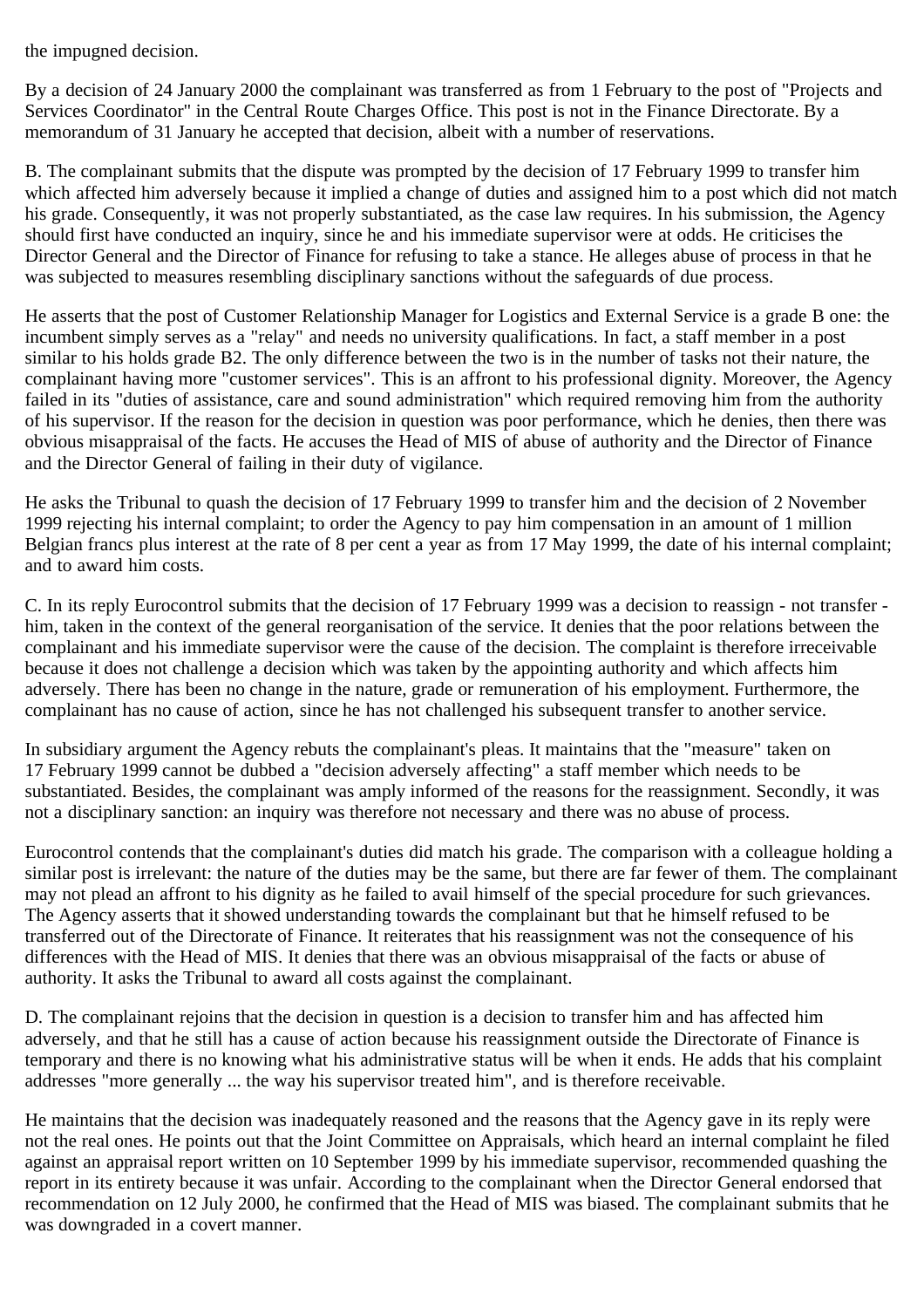He presses his plea that the post of Customer Relationship Manager did not match his grade. He points out that the Agency concedes that the nature of his duties were the same as those pertaining to a post held by a grade B2 official. Eurocontrol's assertion that it was up to him to challenge the affront to his dignity is surprising: it was the Director General himself who asked him not to pursue the matter. The complainant quotes from the opinion of the Joint Committee on Appraisals in which the latter regrets that the Director of Finance took "no initiative to stop the deterioration in relations" with the Head of MIS. That, he says, is proof that the Agency failed in its duty towards him. He denies refusing a transfer away from the Directorate of Finance: he simply made the point that he had not asked for such a transfer and felt it to be unfair.

E. In its surrejoinder Eurocontrol maintains that the complaint is irreceivable: he has not challenged a decision by the Director General but an organisational measure decided within the department. The complainant fails to show a cause of action since the quashing of the impugned decision could not have the effect of returning him to his former duties, as they no longer exist. His claim to compensation for the injury he allegedly suffered at the hands of his supervisor is irreceivable because he failed to exhaust all internal remedies.

In Eurocontrol's submission, the complainant's contention that he did not know the reasons for the measure taken on 17 February 1999 shows bad faith. The facts subsequent to this measure are immaterial and must be discounted. However, although as a mark of goodwill the Agency quashed his appraisal report pursuant to the recommendation of the Joint Committee on Appraisals, that has no effect on the lawfulness of the transfer. It points out that heads of department have a broad measure of independence in organising their departments. Lastly, nothing prevented the complainant from resuming the proceedings to protect his dignity when he realised that its proposals were unsuitable.

Eurocontrol adds that an audit of functions being carried out at the Agency should result in the other post of Customer Relationship Manager being put up to grade A.

## CONSIDERATIONS

1. The complainant joined Eurocontrol in 1974. At the material time he was Head of the New Technologies Section at grade A5 in Management Information Services (MIS) of the Finance Directorate.

2. The Director of Finance noted in a memorandum of 11 June 1998 that a new post should be sought for the complainant outside MIS, because relations between the complainant and the Head of MIS, his immediate supervisor, had begun to deteriorate following two incidents.

On 8 October 1998 the Director General asked the complainant to submit proposals for a new assignment.

Finally, after several exchanges of views, the complainant was offered a reassignment as part of the general reorganisation of MIS, as Customer Relationship Manager for Logistics and External Services. The complainant refused the offer but the Director of Finance sent him a memorandum on 17 February 1999 confirming his appointment to that post as from 1 March 1999.

3. The complainant lodged an internal complaint against that decision on 17 May 1999. In its opinion of 7 October the Joint Committee for Disputes recommended rejecting the complaint as irreceivable because the decision in question did not affect the complainant adversely, and also as devoid of merit, none of his pleas being sound. However, "from a social rather than a legal standpoint" the Committee suggested that the Director General transfer the complainant out of MIS as soon as possible. By a decision of 2 November 1999 the Director of Human Resources informed the complainant on the Director General's behalf that his internal complaint was rejected. He also told him that his transfer, recommended by the Committee, was being considered carefully and that he would be consulted as to any further action taken.

That is the decision now impugned.

4. Eurocontrol contends that the complaint is irreceivable because the "decision" to transfer him was not a real decision coming from an appointing authority, thus, he fails to show injury and has no cause of action.

The objections to receivability fail. Even a simple measure on a matter of internal reorganisation such as transfer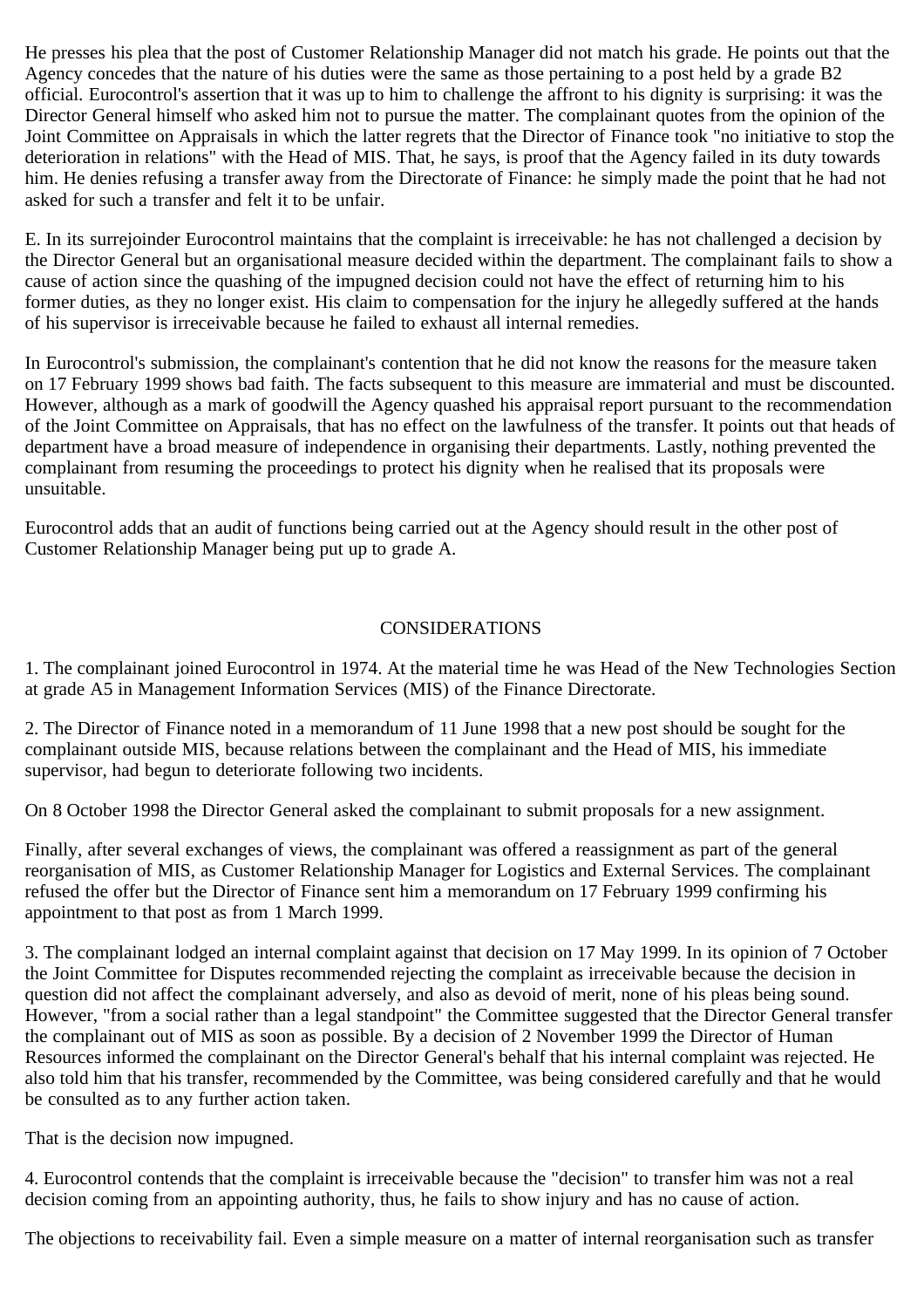may sometimes impair the staff member's rights and legitimate interests (see Judgment 1078, *in re* Schaack, among others). Furthermore, the impugned decision has taken effect.

5. The complainant has a number of pleas which he describes as formal and procedural: the Agency failed to state its reasons in breach of Article 25(2) of the Staff Regulations governing officials of the Eurocontrol Agency; it failed to carry out an objective and impartial inquiry prior to the decision to transfer him, and there was abuse of process in breach of Articles 51 and 88 to 90 of the Staff Regulations. The Tribunal will consider these pleas together with the substantive pleas since, in order to rule on them, it needs to ascertain the nature of the decision in question and whether it was indeed a hidden sanction imposed for disciplinary reasons or on grounds of inadequate performance, in the form of a transfer to a post in a lower category, which amounts to downgrading.

6. The evidence shows that the complainant was to be found a new post because relations with his first-level supervisor had become increasingly strained since 1997. However, when he was offered the post of Customer Relationship Manager for Logistics and External Services, he said that he did not want it because it comprised no supervisory duties and did not match his grade. The Director of Finance nonetheless confirmed the new assignment in a memorandum of 17 February 1999. The complainant construed that decision as proof that the Agency shared his immediate supervisor's views about his abilities and had imposed a hidden sanction on him for which there was only one explanation: malice on the part of the Head of MIS.

7. The argument is unsound. Since the complainant offers no objective evidence to bear out his allegations, the Tribunal sees no reason to disbelieve the Agency's assertion that it transferred the complainant as a result of a general reorganisation of MIS which involved almost all staff in the department.

Consequently, the pleas - that the Agency failed to substantiate its decision and conduct an inquiry, committed a breach of procedure, drew obviously wrong conclusions from the evidence and abused its authority - cannot succeed. The complainant has failed to provide objective evidence that the impugned decision is a transfer which should be treated as a hidden sanction, imposed because he did not get on with his supervisor and the latter had given him an adverse performance appraisal.

8. Having ascertained that the decision is not a hidden sanction, the Tribunal must also determine whether it respects the complainant's dignity and good name and does not cause him unnecessary hardship.

9. The complainant takes the view that the duties of the post in question did not match his grade in breach of the first paragraph of Article 7 of the Staff Regulations, and that his professional reputation was damaged. That paragraph says:

"The Director General shall, acting solely in the interests of the service, assign each official by appointment or transfer to a post in his category or service which corresponds to his grade."

The second paragraph of Article 5(1) states:

"Category A shall comprise eight grades, involving administrative and advisory duties which require university education or equivalent professional experience ..."

10. The complainant contends that the post he was assigned to is a grade B one, the incumbent serving simply as a "relay" or "letter box", which obviously does not require a university education. In support of that assertion he argues that another post of Customer Relationship Manager with duties defined in a manner similar to his own was given to a grade B2 staff member, whereas he holds grade A5; and the only difference between the two posts is the number of "customer services" for which he provides liaison with MIS.

11. The Agency contends that, according to the job description, the duties of the post of Customer Relationship Manager do meet the criteria set in the second paragraph of Article 5(1) of the Staff Regulations, since the functions include planning, negotiation, coordination and an analysis of customer needs.

Moreover, the fact that these functions may be different from his duties in MIS does not mean that they are inferior, as the post involves responsibility and requires extensive knowledge of information technology and, above all, communication and negotiating skills.

As to the grade B official in a post similar to his, whom he cites for the purposes of comparison, the Agency does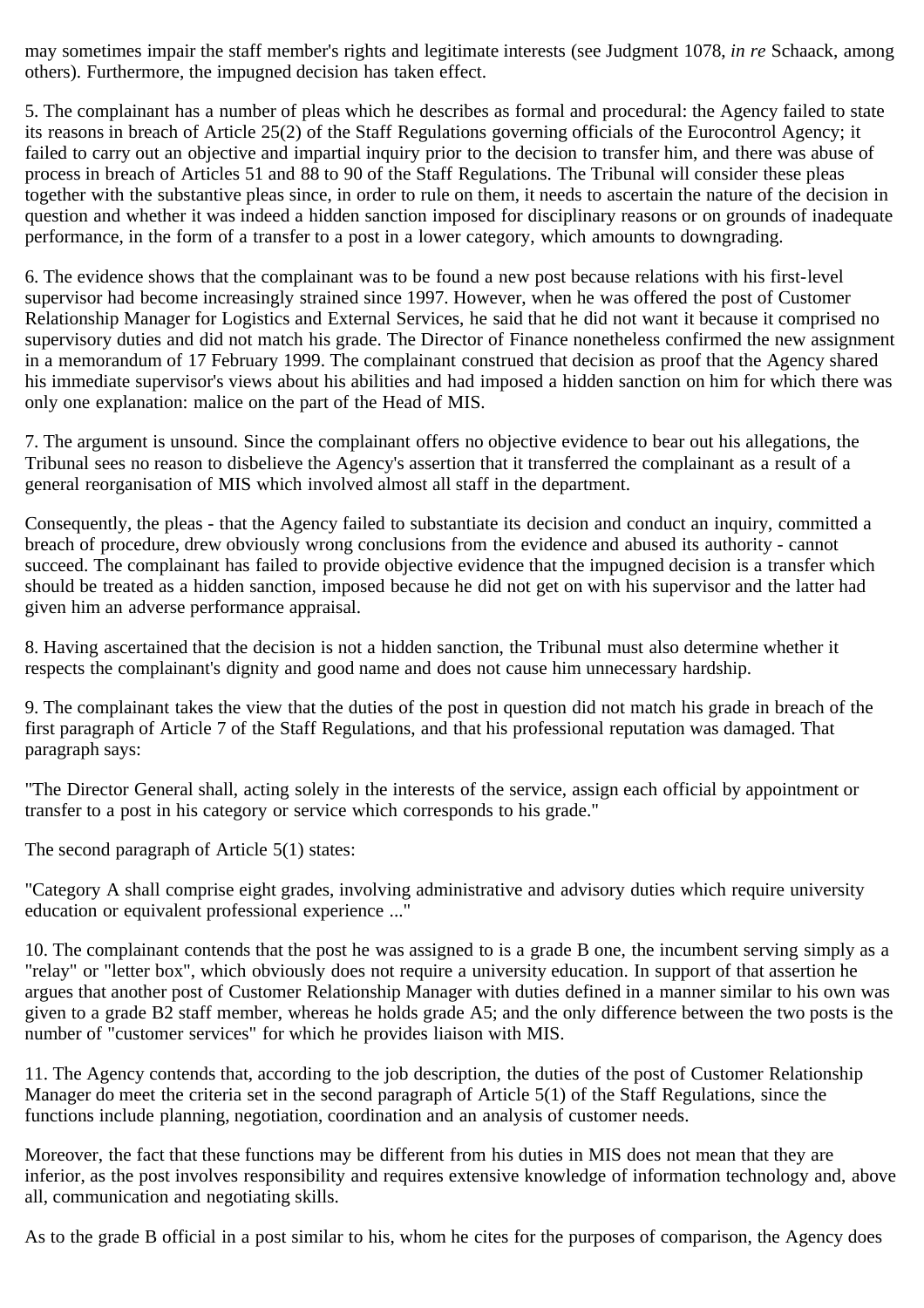not deny that the nature of his duties are similar to the complainant's, but asserts that they are far less extensive as he is responsible for far fewer "customer services". Consequently, says the Agency, the difference in grade between the two is warranted by the differences in their tasks and is not at odds with the criteria set in Article 5(1).

12. The defendant's arguments are unsound. A quantitative difference in duties rather than a difference in their nature or intrinsic importance is not a decisive criterion on which to base a difference in grade between two officials who perform exactly the same duties.

The Agency's explanation in its surrejoinder that an audit of functions being carried out at Eurocontrol should result in the grade B official's post being put up to grade A merely bears out the complainant's assertion that at the time of his reassignment the duties of Customer Relationship Manager did not correspond to grade A because they conferred no power of decision and relegated the incumbent to information and documentation duties, which require no university qualifications.

13. The complainant is therefore right in his assertion that the grade did not match the job in breach of the first paragraph of Article 7 of the Staff Regulations. The impugned decision, based on an unlawful measure must therefore be set aside.

14. The Tribunal holds that even though the Agency subsequently followed the recommendation of the Joint Committee for Disputes and offered the complainant another assignment which he accepted - this unlawful measure did cause him moral injury by impairing his professional dignity, and he is entitled to redress.

15. The complainant claims one million Belgian francs plus interest at the rate of 8 per cent a year as from 17 May 1999 in compensation for the injury caused by the decision of 17 February 1999 and the conduct of the Head of MIS. In view of the circumstances of the case, the Tribunal considers that an award of 2,000 euros is fair redress but only for the unlawfulness of the decision of 17 February 1999. The complainant having failed to show injury stemming from the conduct of the Head of MIS, his claim on that count must fail.

16. The complainant is entitled to an award of 2,000 euros in costs.

## DECISION

For the above reasons,

1. The impugned decision is set aside.

2. The Agency shall pay the complainant the sum of 2,000 euros to include all interest at the date of the delivery of the judgment.

3. It shall pay him 2,000 euros in costs.

4. All other claims are dismissed.

In witness of this judgment, adopted on 9 November 2000, Mr Michel Gentot, President of the Tribunal, Mr Jean-François Egli, Judge, and Mr Seydou Ba, Judge, sign below, as do I, Catherine Comtet, Registrar.

Delivered in public in Geneva on 31 January 2001.

*(Signed)*

Michel Gentot

Jean-François Egli

Seydou Ba